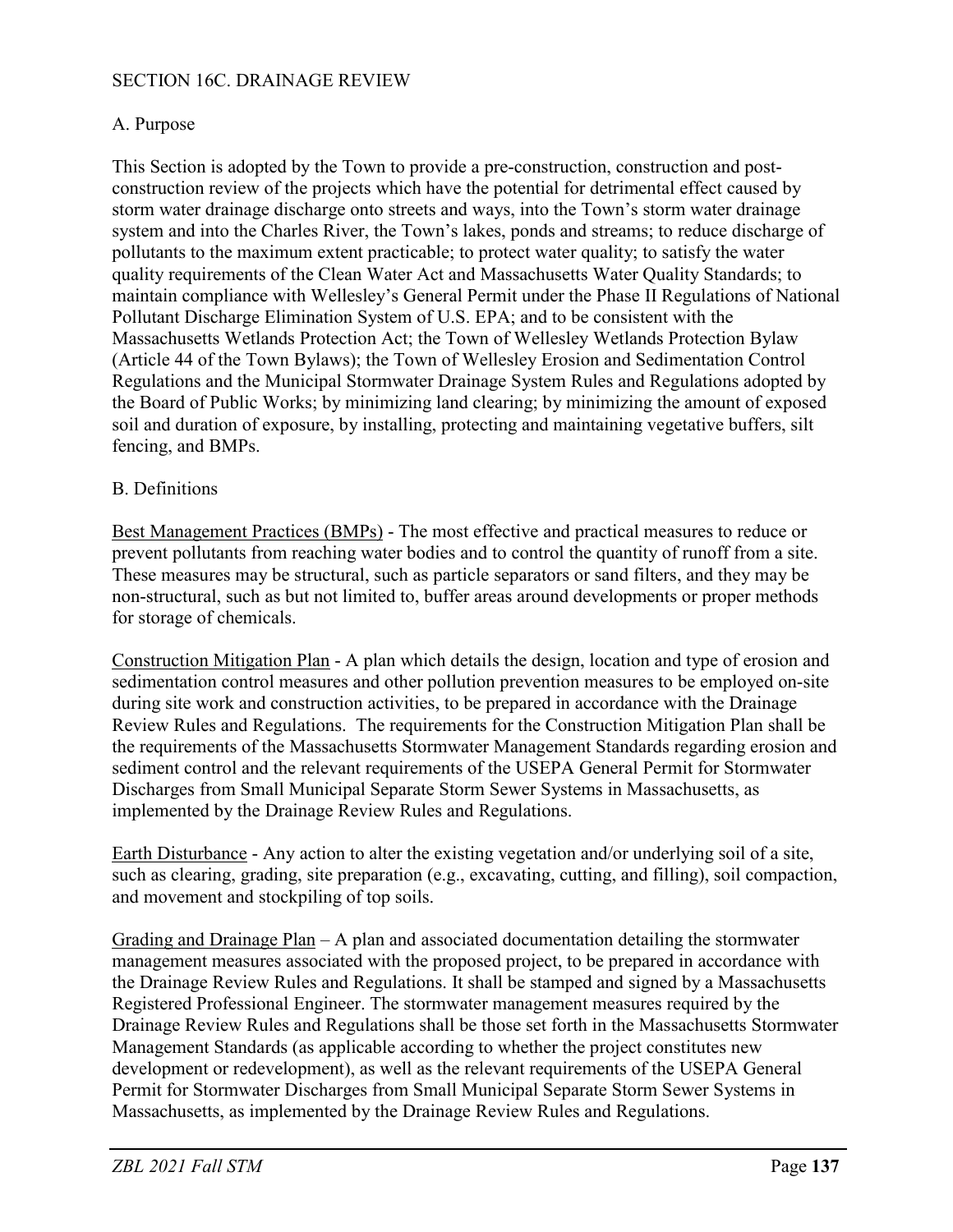Impervious Cover - Any surface that prevents or significantly impedes the infiltration of water into the underlying soil. This can include but is not limited to: roads, driveways, parking areas and other areas created using non-porous material; buildings, rooftops, structures, artificial turf and compacted gravel or soil.

New Development - Construction activities or land alteration on an area that has not been previously developed to include Impervious Cover.

On-Site Stormwater System - Catch basins, leaching basins, manholes, pipes, retention and/or detention basins, swales, drainage ditches, headwalls, BMPs and other components.

Operation and Maintenance Plan - A plan which includes the details of the regular maintenance of the On-Site Stormwater System including but not necessarily limited to cleaning of dry wells for roof drains and any catch basins, sweeping of paved areas draining into the catch basins, visual inspection of drainage structures for damage or blockage, keeping the area around catch basins located in lawns or other landscaped areas clear of excess leaves, twigs and other debris, and inspection and maintenance of BMPs.

Redevelopment - Construction, land alteration, or improvement of Impervious Cover that does not meet the definition of New Development.

# C. Applicability

The provisions of this Section shall apply to all New Development or Redevelopment involving Earth Disturbance over an area of one acre or more (or part of a larger plan of development that will involve Earth Disturbance over an area of one acre or more). All such activities shall require the issuance of a Drainage Review Permit as set forth below.

D. Drainage Review Rules and Regulations

The Planning Board shall adopt, and may from time to time amend, Drainage Review Rules and Regulations to implement the requirements of this Section. The Town Engineer shall recommend the initial Drainage Review Rules and Regulations to be adopted under this Section and may recommend subsequent amendments. Any deviations from the Town Engineer's recommendations, and any amendments not proposed by the Town Engineer, shall be submitted to the Town Engineer for review and comment before adoption. The adoption or amendment of Drainage Review Rules and Regulations shall be after a public hearing to receive public comments on the proposed or amended Drainage Review Rules and Regulations. The public hearing shall be advertised once in a newspaper of general local circulation, at least 14 days prior to the date of the public hearing.

The standards to be implemented by the Drainage Review Rules and Regulations are: (1) the Massachusetts Stormwater Standards; and (2) the requirements for construction site stormwater runoff control and post-construction stormwater management set forth in the USEPA General Permit for Stormwater Discharges from Small Municipal Separate Storm Sewer Systems in Massachusetts, including any additional requirements for discharges into impaired waters or waters with an approved Total Maximum Daily Load (TMDL).

# E. Procedure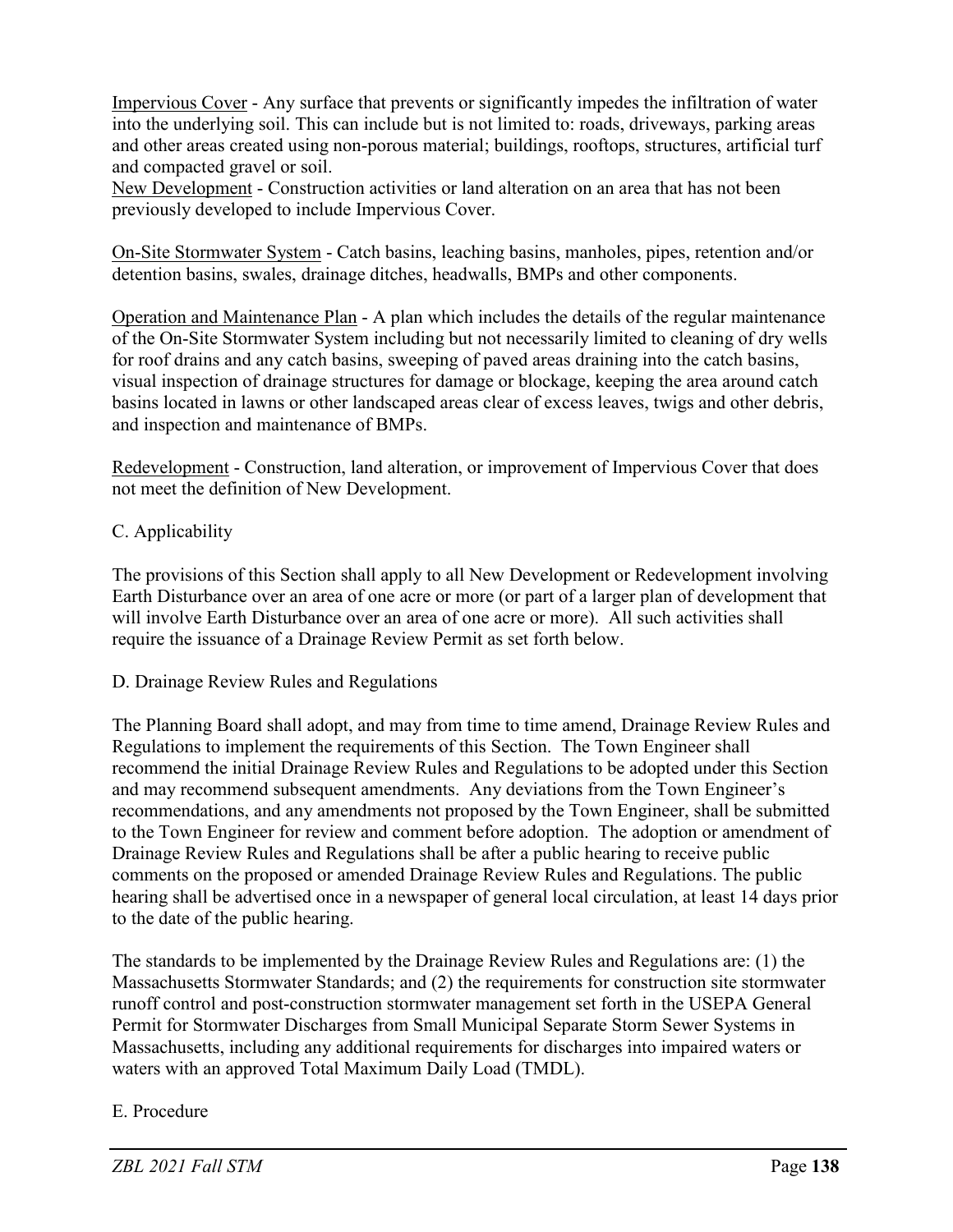1. In order to integrate drainage review under this Section with other land use permitting processes required by the Town, Drainage Review Permits applying the standards and requirements set forth in the Drainage Review Rules and Regulations shall be issued (or denied for projects not in compliance with the Drainage Review Rules and Regulations) as follows to projects that are subject to this Section 16C:

- a) By the Zoning Board of Appeals in combination with the Site Plan Review process under Section 16A.C.2 for Major Construction Projects and Projects of Significant Impact;
- b) By the Planning Board in combination with the Large House Review process for projects subject to Section 16D;
- c) By the Planning Board in combination with its permitting processes for projects subject to the Subdivision Regulations;
- d) By the Wetlands Protection Committee in combination with its permitting process for projects subject to the Wetlands Protection Act or the Wellesley Wetlands Protection Bylaw; and
- e) By the Inspector of Buildings and the Town Engineer for any projects not subject to the permitting processes listed in Paragraphs (a)-(d) above, pursuant to Paragraph 2 below.
- 2. Procedure for Projects Not Subject to Permits Listed in Paragraph 1(a)-(d) above:

Prior to the issuance of a building permit, a Grading and Drainage Plan, Construction Mitigation Plan, and other materials as may be required consistent with the Drainage Review Rules and Regulations shall be submitted to the Inspector of Buildings (unless otherwise specified in the Drainage Review Rules and Regulations), with copies to the Town Engineer, the Wetlands Administrator, and the Planning Director. A reasonable submission fee may be established and from time to time adjusted by the Select Board.

The Inspector of Buildings, Wetlands Administrator, and Planning Director shall within 14 days make such comments or recommendations as deemed appropriate and shall send copies to the Town Engineer. The Town Engineer (or designated representative of the Town Engineer) shall within 28 days issue a Drainage Review Permit (approving, with or without additional conditions, the Grading and Drainage Plan and the Construction Mitigation Plan) or shall deny a Drainage Review Permit for failure to comply with the Drainage Review Rules and Regulations. An Operation and Maintenance plan may be required in instances where the On-Site Stormwater System is deemed by the Town Engineer or designee to warrant same. The Town Engineer or designee shall send copies of the Drainage Review Permit or denial to the Inspector of Buildings and the applicant.

3. For all projects that receive a Drainage Review Permit, the applicant shall notify the Inspector of Buildings and the Town Engineer prior to commencement of earth moving, removal of vegetative cover, or construction (whichever comes first) of the anticipated start date of such site work or construction. Prior to commencement of any such site work or construction, the Town Engineer or a designated representative of the Town Engineer shall inspect the site to determine whether there is compliance with the Construction Mitigation Plan and shall notify the Inspector of Buildings of the inspection results. All site work and construction shall be carried out in compliance with the Construction Mitigation Plan. The Town Engineer (or designee) or the